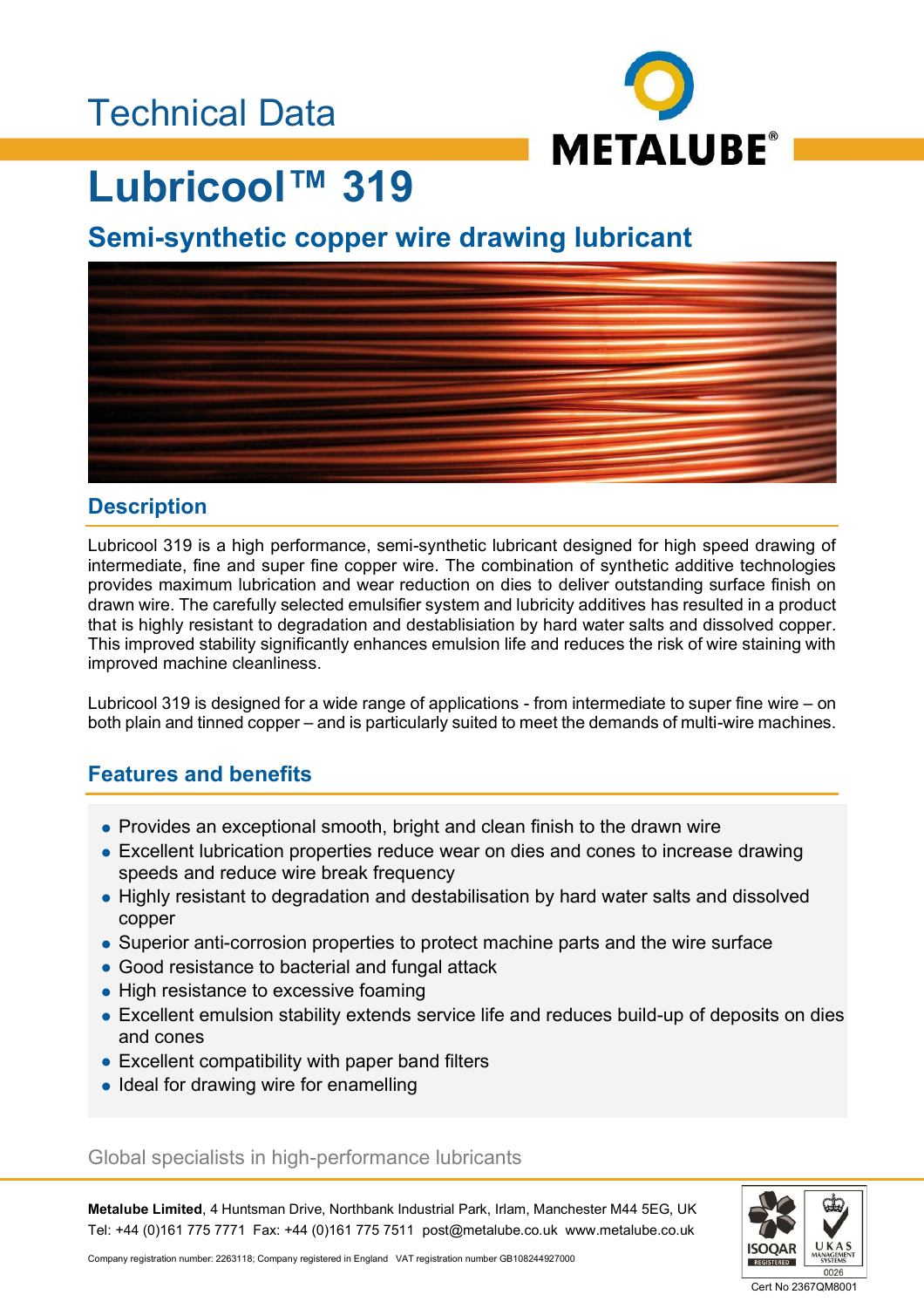## Technical Data



# **Lubricool™ 319**

#### **Recommended instructions for use**

Best used in low hardness and low salt content water, but can be used in waters with up to 200 ppm  $CaCO<sub>3</sub>$  hardness. Ideally, use water with an initial hardness of 60-100 ppm  $CaCO<sub>3</sub>$  to prepare a fresh emulsion, with deionised water being used for subsequent replacement of evaporation losses, spillage etc. Bulk emulsion operating temperatures of 35 – 40 °C are recommended.

To prepare an emulsion always add Lubricool 319 concentrate to water with adequate agitation – **never** add water to the concentrate.

For further information consult the Metalube wire drawing lubricants guide.

#### **Dilution range**

| Intermediate wire | Finishing $0.30 - 0.80$ mm | $6 - 8\%$   |
|-------------------|----------------------------|-------------|
| Fine/Intermediate | Finishing $0.15 - 0.30$ mm | $4 - 6\%$   |
| Fine/Superfine    | Finishing $0.05 - 0.15$ mm | $2 - 4\%$   |
| Annealers         |                            | $0.5 - 1\%$ |

#### **Pack sizes**

Lubricool 319 is available in 205 litre drums

#### **Technical data (typical values)**

| <b>Property</b>                                        | <b>Test method</b> | <b>Result</b>                     |
|--------------------------------------------------------|--------------------|-----------------------------------|
| Concentrate appearance                                 | <b>MSTM1</b>       | Clear amber oil                   |
| <b>Emulsion appearance</b><br>(5% in de-ionised water) | MSTM 9             | Fine semi-translucent<br>emulsion |
| <b>Emulsion pH</b><br>(5% in de-ionised water)         | MSTM 18            | 9.4                               |
| Density at 20°C                                        | MSTM 23            | $0.95$ g.cm <sup>-3</sup>         |
| Conductivity at 25°C                                   | MSTM 34            | $913 \mu S$                       |

#### Global specialists in high-performance lubricants

**Metalube Limited**, 4 Huntsman Drive, Northbank Industrial Park, Irlam, Manchester M44 5EG, UK Tel: +44 (0)161 775 7771 Fax: +44 (0)161 775 7511 post@metalube.co.uk www.metalube.co.uk



Company registration number: 2263118; Company registered in England VAT registration number GB108244927000

Cert No 2367QM8001